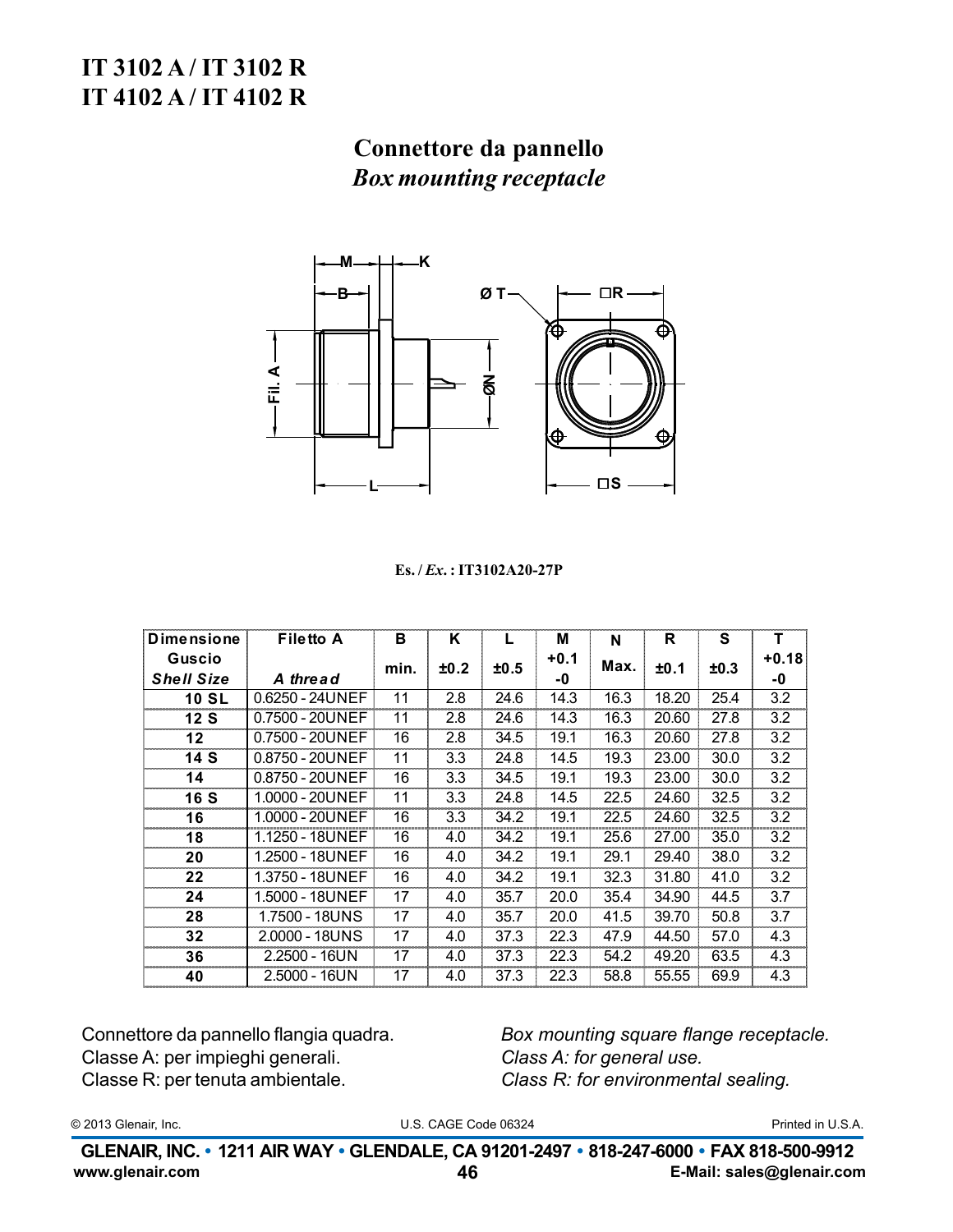## Connettore da pannello **Box mounting receptacle**



 $Es. / Ex. : IT3102Y20-27P$ 

| <b>Dimensione</b>           | <b>Filetto A</b>  | в    | $C - D$          | ĸ    |      | M          | N    | R     | S    | т                |
|-----------------------------|-------------------|------|------------------|------|------|------------|------|-------|------|------------------|
| Guscio<br><b>Shell Size</b> | A thread          | min. |                  | ±0.2 | ±0.5 | +0.1<br>-0 | Max. | ±0.1  | ±0.3 | $+0.18$<br>-0    |
| <b>10 SL</b>                | $0.6250 - 24UNEF$ | 11   |                  | 2.8  | 24.6 | 14.3       | 16.3 | 18.20 | 25.4 | 3.2              |
| 12S                         | 0.7500 - 20UNEF   | 11   |                  | 2.8  | 24.6 | 14.3       | 16.3 | 20.60 | 27.8 | 3.2              |
| 12                          | 0.7500 - 20UNEF   | 16   |                  | 2.8  | 34.5 | 19.1       | 16.3 | 20.60 | 27.8 | 3.2              |
| 14 S                        | 0.8750 - 20UNEF   | 11   | seguente<br>page | 3.3  | 24.8 | 14.5       | 19.3 | 23.00 | 30.0 | 3.2              |
| 14                          | 0.8750 - 20UNEF   | 16   | next             | 3.3  | 34.5 | 19.1       | 19.3 | 23.00 | 30.0 | 3.2              |
| <b>16 S</b>                 | 1.0000 - 20UNEF   | 11   |                  | 3.3  | 24.8 | 14.5       | 22.5 | 24.60 | 32.5 | 3.2              |
| 16                          | 1.0000 - 20UNEF   | 16   | pagina<br>the    | 3.3  | 34.5 | 19.1       | 22.5 | 24.60 | 32.5 | 3.2              |
| 18                          | 1.1250 - 18UNEF   | 16   | S                | 4.0  | 34.2 | 19.1       | 25.6 | 27.00 | 35.0 | 3.2              |
| 20                          | 1.2500 - 18UNEF   | 16   | alla             | 4.0  | 34.2 | 19.1       | 29.1 | 29.40 | 38.0 | 3.2              |
| 22                          | 1.3750 - 18UNEF   | 16   | table            | 4.0  | 34.2 | 19.1       | 32.3 | 31.80 | 41.0 | $\overline{3.2}$ |
| 24                          | 1.5000 - 18UNEF   | 17   | tabella<br>the   | 4.0  | 35.7 | 20.0       | 35.4 | 34.90 | 44.5 | 3.7              |
| 28                          | 1.7500 - 18UNS    | 17   | See              | 4.0  | 35.7 | 20.0       | 41.5 | 39.70 | 50.8 | 3.7              |
| 32                          | 2.0000 - 18UNS    | 17   | Vedi             | 4.0  | 37.3 | 22.3       | 47.9 | 44.50 | 57.0 | 4.3              |
| 36                          | 2.2500 - 16UN     | 17   |                  | 4.0  | 37.3 | 22.3       | 54.2 | 49.20 | 63.5 | 4.3              |
| 40                          | 2.5000 - 16UN     | 17   |                  | 4.0  | 37.3 | 22.3       | 58.8 | 55.55 | 69.9 | 4.3              |

Connettore da pannello flangia quadra con contatti da circuito stampato.

Box mounting square flange receptacle with PCB contacts.

© 2013 Glenair, Inc.

U.S. CAGE Code 06324

Printed in U.S.A.